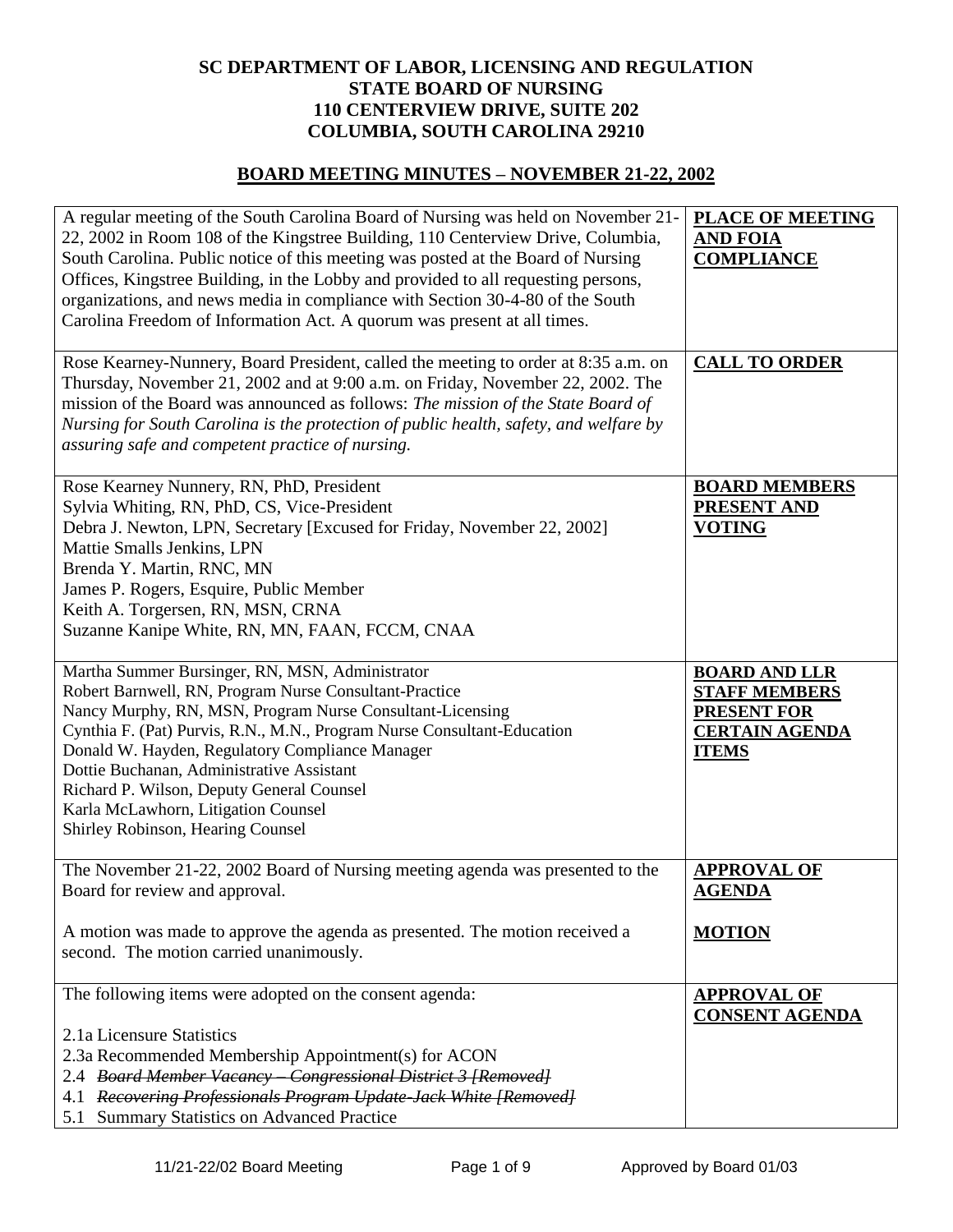| 5.2 Minutes of October 17, 2002 Nursing Practice and Standards Committee<br>Recommended Membership Appointment(s) for NPSC<br>5.5 ANCC processing of APRN applications<br>Letter from Joel W. Collins DOT – For Information<br>6.1 Minutes of October 10, 2002 Disciplinary Review Committee (DRC) [Removed]<br>Approval of New Panel Member for DRC - Kathryn A. Becker, RN<br><b>Unlicensed Practice [Removed]</b><br>Approval of New Panel Member for IRC - Vickie A. Darnell, RN, MSN<br>7.1 For Info: NCLEX-PN/RN Summary Stats for July 1, to Sept. 30, 2002<br>For Ratification: Licensure Recommendations<br>8.2 For Information: Licensure Announcements |                                      |
|-------------------------------------------------------------------------------------------------------------------------------------------------------------------------------------------------------------------------------------------------------------------------------------------------------------------------------------------------------------------------------------------------------------------------------------------------------------------------------------------------------------------------------------------------------------------------------------------------------------------------------------------------------------------|--------------------------------------|
| A motion was made to adopt the Consent Agenda with the removal of items: 6.1-<br>Minutes of the October 10, 2002 Disciplinary Review Committee Meeting, 2.4-<br>Board Member Vacancy-Congressional District 3, 4.1- Recovering Professionals<br>Program Update, and 6.3- Unlicensed Practice. The motion received a second. The<br>motion carried unanimously.                                                                                                                                                                                                                                                                                                    | <b>MOTION</b>                        |
| The September 26-27, 2002 Board Meeting minutes were presented to the Board for<br>review and approval.                                                                                                                                                                                                                                                                                                                                                                                                                                                                                                                                                           | <b>APPROVAL OF</b><br><b>MINUTES</b> |
| A motion was made to approve the minutes of the September 26-27, 2002 Board<br>Meeting as presented. The motion received a second. The motion carried<br>unanimously.                                                                                                                                                                                                                                                                                                                                                                                                                                                                                             | <b>MOTION</b>                        |
| <b>ADMINISTRATOR'S REPORT</b>                                                                                                                                                                                                                                                                                                                                                                                                                                                                                                                                                                                                                                     |                                      |
| Ms. Bursinger reported that as of November 20, 2002, approximately 22, 504 nurses<br>have renewed with about 4,053 of those nurses renewing on-line. The Board asked<br>Ms. Bursinger to look into the possibility of offering incentives for on-line renewal<br>such as a reduced renewal fee. The bank charges a \$1.25 convenience fee for the use<br>of credit cards. They also asked if the Board could absorb this cost instead of the<br>licensee paying the additional charge. Ms. Bursinger will discuss these options with<br>the Department of Labor, Licensing and Regulation (LLR) Administration for the<br>next renewal period.                    | <b>LICENSURE UPDATE</b>              |
| Practitioner Remediation and Enhancement Partnership (PREP) Program<br>Ms. Bursinger reported that Providence Hospital has renewed their interest in<br>participating in the Practitioner Remediation and Enhancement Partnership (PREP)<br>Program. James Walker of the South Carolina Hospital Association has approached<br>hospitals and has three facilities that may be interested in participating. Ms. Bursinger<br>is working with long-term care facilities on participation.                                                                                                                                                                           | <b>SPECIAL PROJECTS</b>              |
| <b>Patient Safety Summit</b><br>The National Council of State Boards of Nursing (NCSBN) held their Patient Safety<br>Summit on November 12, 2002 before the Citizen Advocacy Center (CAC) Annual<br>Meeting held on November 13-15, 2002 in San Francisco. Discussion included that<br>inability to read, write and speak English can be a problem with immigrant nurses.<br><b>Citizen Advocacy Center (CAC) Annual Meeting</b>                                                                                                                                                                                                                                  |                                      |
| David Swankin reported that the PEW Report is asking for safety with less<br>regulation. The mission of all regulatory boards is to protect the public. It is important                                                                                                                                                                                                                                                                                                                                                                                                                                                                                           |                                      |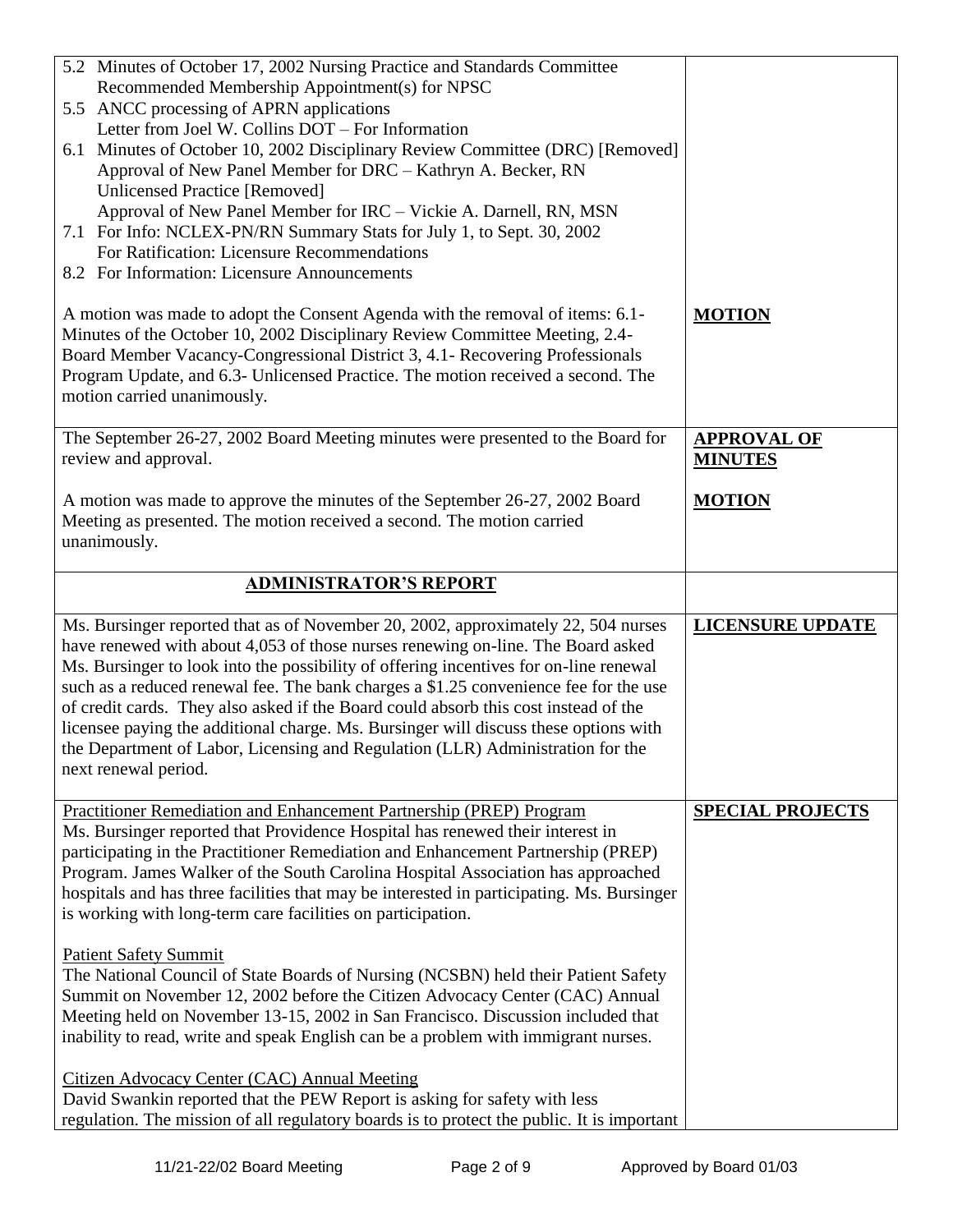| to have all parties working together on the revision of the Nurse Practice Act.                                                                                                                                                                                                                                                                                                                                                                                                                                                                                                                                                                                                                                                                                                                                                                                                                                                                                                                                                                                                      |                                                                      |
|--------------------------------------------------------------------------------------------------------------------------------------------------------------------------------------------------------------------------------------------------------------------------------------------------------------------------------------------------------------------------------------------------------------------------------------------------------------------------------------------------------------------------------------------------------------------------------------------------------------------------------------------------------------------------------------------------------------------------------------------------------------------------------------------------------------------------------------------------------------------------------------------------------------------------------------------------------------------------------------------------------------------------------------------------------------------------------------|----------------------------------------------------------------------|
| <b>NCSBN Multi-State Compact</b><br>The S.C. Board of Nursing voted to join the Multi-State Compact (Compact) at their<br>July 2002 meeting. There are currently 18 member states in the Compact. Information<br>on the costs of participating in the compact and on recruitment/retention is not yet<br>available. Compact states are reporting that the sharing of discipline is increasing.<br>There is concern about knowing which nurses are working in your state from other<br>compact states. The Maryland Board of Nursing requires Compact nurses to register<br>with their office so they have a list of nurses working in the state. Information<br>regarding the Compact has been submitted to the Rita McKinney, Director of the<br>Department of Labor, Licensing and Regulation for review. South Carolina Hospital<br>Association representatives met with Ms. McKinney to express their support of the<br>Compact. She was very receptive to the idea but has not yet made a decision. There is<br>still concern on the fiscal and staffing impact of the Compact. |                                                                      |
| James Walker, South Carolina Hospital Association, offered to hold forums with<br>other associations and to develop a template of Compact legislation for the Board's<br>review and endorsement. Legislative committee will address fiscal impact and<br>constitutionality when the legislation is introduced. Board staff will draft a letter to<br>Rita McKinney, Director of the Department of Labor, Licensing and Regulation<br>requesting the Agency's position on Mr. Walker's offer to assist in this legislative<br>effort.                                                                                                                                                                                                                                                                                                                                                                                                                                                                                                                                                 |                                                                      |
| Ms. Bursinger reported that Jeannie Bramlet appeared before the Advisory<br>Committee on Nursing (ACON) meeting to discuss Homeland Security in regards to<br>weapons of mass destruction. The American Red Cross and Department of Health<br>and Environmental Control representatives will appear at the December 2002 ACON<br>meeting to continue discussion on emergency preparedness.                                                                                                                                                                                                                                                                                                                                                                                                                                                                                                                                                                                                                                                                                           | <b>ADVISORY</b><br><b>COMMITTEE ON</b><br><b>NURSING</b>             |
| The Board requested that ACON review and make recommendations regarding<br>emergency preparedness, including terrorism and bioterrorism, and the Board's<br>current emergency policy.                                                                                                                                                                                                                                                                                                                                                                                                                                                                                                                                                                                                                                                                                                                                                                                                                                                                                                |                                                                      |
| Alice Wyatt joins the ACON as new president of the South Carolina Nurses<br>Association. A list of ACON members and most recent minutes will be presented at<br>the January 2003 Board meeting.                                                                                                                                                                                                                                                                                                                                                                                                                                                                                                                                                                                                                                                                                                                                                                                                                                                                                      |                                                                      |
| Ms. Bursinger reported that the National Council of State Boards of Nursing<br>(NCSBN) has not endorsed the Phoenix On-Line Nursing Education Program. The<br>Arizona Board of Nursing neither endorses nor does not endorse this program.                                                                                                                                                                                                                                                                                                                                                                                                                                                                                                                                                                                                                                                                                                                                                                                                                                           | <b>PHOENIX ON-LINE</b><br><b>NURSING EDUCATION</b><br><b>PROGRAM</b> |
| The Board asked Ms. Bursinger to gather more information on the program to see if it<br>is NLN approved, has a clinical portion, offers multiple options, etc.                                                                                                                                                                                                                                                                                                                                                                                                                                                                                                                                                                                                                                                                                                                                                                                                                                                                                                                       |                                                                      |
| <b>PRESIDENT'S REPORT</b>                                                                                                                                                                                                                                                                                                                                                                                                                                                                                                                                                                                                                                                                                                                                                                                                                                                                                                                                                                                                                                                            |                                                                      |
| The Nomination Committee comprised of Ms. Martin and Mr. Torgersen presented<br>the following slate of officers for Board consideration and vote: President - Rose<br>Kearney-Nunnery, Vice-President - Sylvia Whiting; and Secretary – Suzanne White.<br>All nominees agreed to serve if elected.                                                                                                                                                                                                                                                                                                                                                                                                                                                                                                                                                                                                                                                                                                                                                                                   | <b>BOARD OFFICER</b><br><b>ELECTION</b>                              |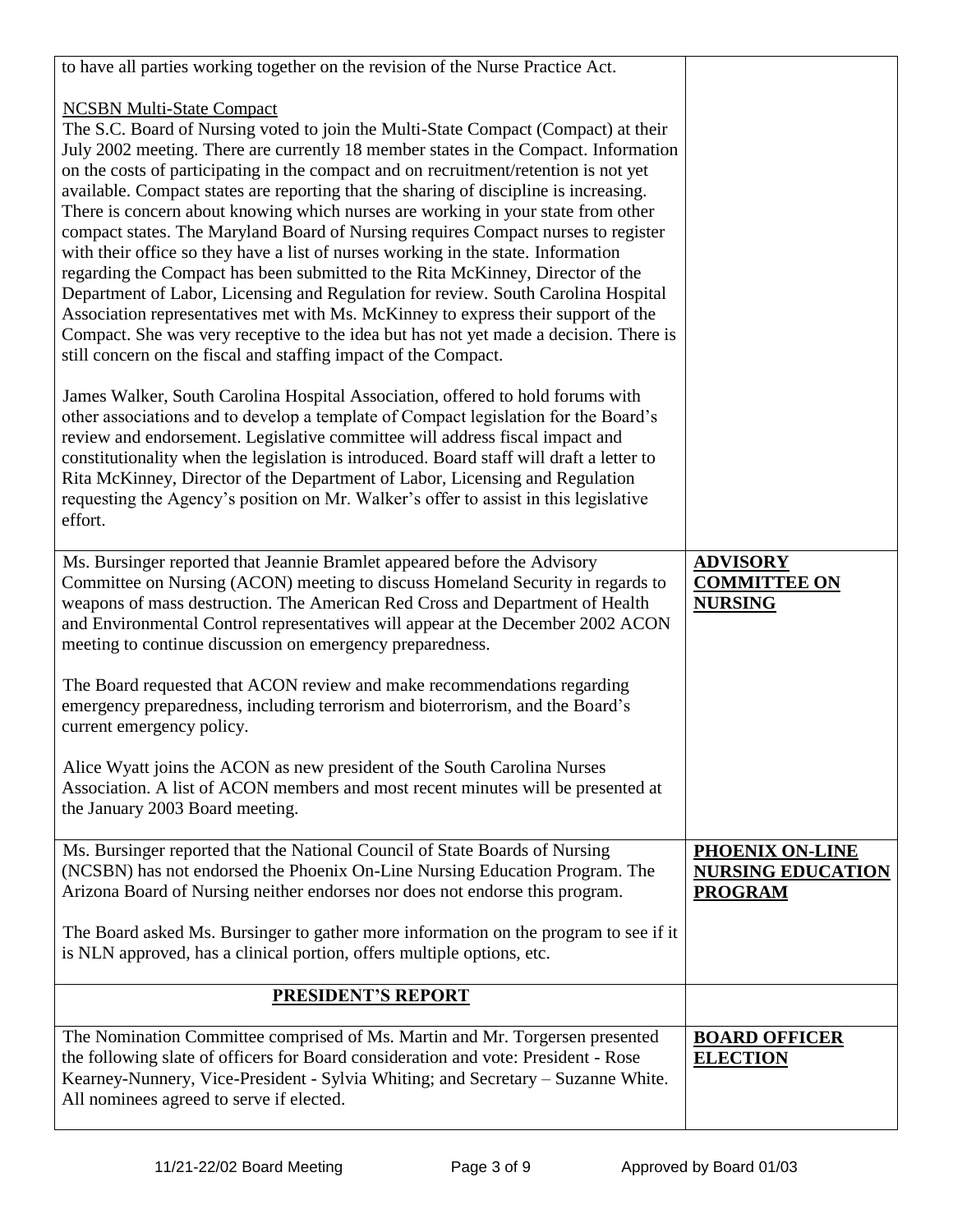| A motion was made to elect Rose Kearney-Nunnery as President -, Sylvia Whiting as<br>Vice-President, and Suzanne White as Secretary. The motion received a second. The<br>motion carried unanimously.                                                                                                                                                                                                                                                                                                                                                                                                                                                                                                                                                                  | <b>MOTION</b>                                                                |
|------------------------------------------------------------------------------------------------------------------------------------------------------------------------------------------------------------------------------------------------------------------------------------------------------------------------------------------------------------------------------------------------------------------------------------------------------------------------------------------------------------------------------------------------------------------------------------------------------------------------------------------------------------------------------------------------------------------------------------------------------------------------|------------------------------------------------------------------------------|
| <b>REPORTS/UPDATES</b>                                                                                                                                                                                                                                                                                                                                                                                                                                                                                                                                                                                                                                                                                                                                                 |                                                                              |
| The Board held a Public Forum on Wednesday, November 21, 2002 at the Fire<br>Academy. Comments were received in the areas of:<br>Minimum Standards and Site visits for Nursing Education Programs<br>Need for Board Approval of curriculum changes<br>Title protection for "Nurse"<br><b>Continued Competence</b><br>Fee Structure<br>Convenience Fee for On-Line Renewal<br><b>Differentiated Practice</b>                                                                                                                                                                                                                                                                                                                                                            | <b>WRITTEN</b><br><b>COMMENTS-</b><br><b>PRACTICE ACT</b><br><b>REVISION</b> |
| Mr. Wilson reported that a draft copy of the nurse practice act would be provided to<br>the Nurse Practice Act Revision Committee by November 27, 2002 with comments<br>due by December 11, 2002. The draft will be sent to the Board and the Advisory<br>Committee on Nursing on December 13, 2002 or sooner for their review and<br>comment. The Advisory Committee on Nursing will review the draft at their<br>December 17, 2002 meeting. Some regulations will be moved into the statute, as<br>statute carries more weight. However, there are parts that will remain in the<br>regulations. It is important that the draft be shared to receive input from everyone.<br>Problems with the revisions will be addressed prior to introduction to the legislature. |                                                                              |
| Public meetings to receive input will be held regionally. The locations and a draft of<br>the revised Nurse Practice Act will be posted on the Board's web site. Meetings will<br>be held on the following dates:                                                                                                                                                                                                                                                                                                                                                                                                                                                                                                                                                      |                                                                              |
| <b>Board Member Attending</b><br>Date<br>Location<br>Kearney-Nunnery, Torgersen, Martin<br>January 23, 2003<br>Florence<br>January 24, 2003<br>Charleston<br>Kearney-Nunnery, Whiting, Jenkins<br>January 31, 2003<br>Columbia<br>Everyone<br>February 6, 2003<br>White, Newton<br>Greenville                                                                                                                                                                                                                                                                                                                                                                                                                                                                          |                                                                              |
| Stephanie Burgess reported that the task force is working on Draft 27. She will be<br>meeting with Mr. Wilson and Mr. Barnwell to work out areas needing further work.<br>Ms. Burgess will appear before the Board of Medical Examiners in February 2003 to<br>discuss the final draft.                                                                                                                                                                                                                                                                                                                                                                                                                                                                                | <b>APRN REVISION</b><br><b>UPDATE</b>                                        |
| The Board reviewed draft language for the continued competency section of the<br>Nurse Practice Act. The Board asked that the following changes be made:<br>• "biennially" be added in $(B)$ and $(B)(1)$ .<br>• Add (B)(5) to read, "self-assessment of identified competency based on number of<br>practice hours.<br>• Add "number of hours practiced" to $(B)(4)$ and $(C)(4)$                                                                                                                                                                                                                                                                                                                                                                                     | <b>CONTINUED</b><br><b>COMPETENCY</b>                                        |
| <b>NURSE CONSULTANT -PRACTICE</b>                                                                                                                                                                                                                                                                                                                                                                                                                                                                                                                                                                                                                                                                                                                                      |                                                                              |
| <b>Advisory Opinion 44</b><br>The Nursing Practice and Standards Committee was asked by medical center<br>representatives whether "it is within the scope of practice for an RN to place Cytotec                                                                                                                                                                                                                                                                                                                                                                                                                                                                                                                                                                       | <b>RECOMMENDED</b><br><b>NEW/REVISED</b><br><b>ADVISORY OPINIONS</b>         |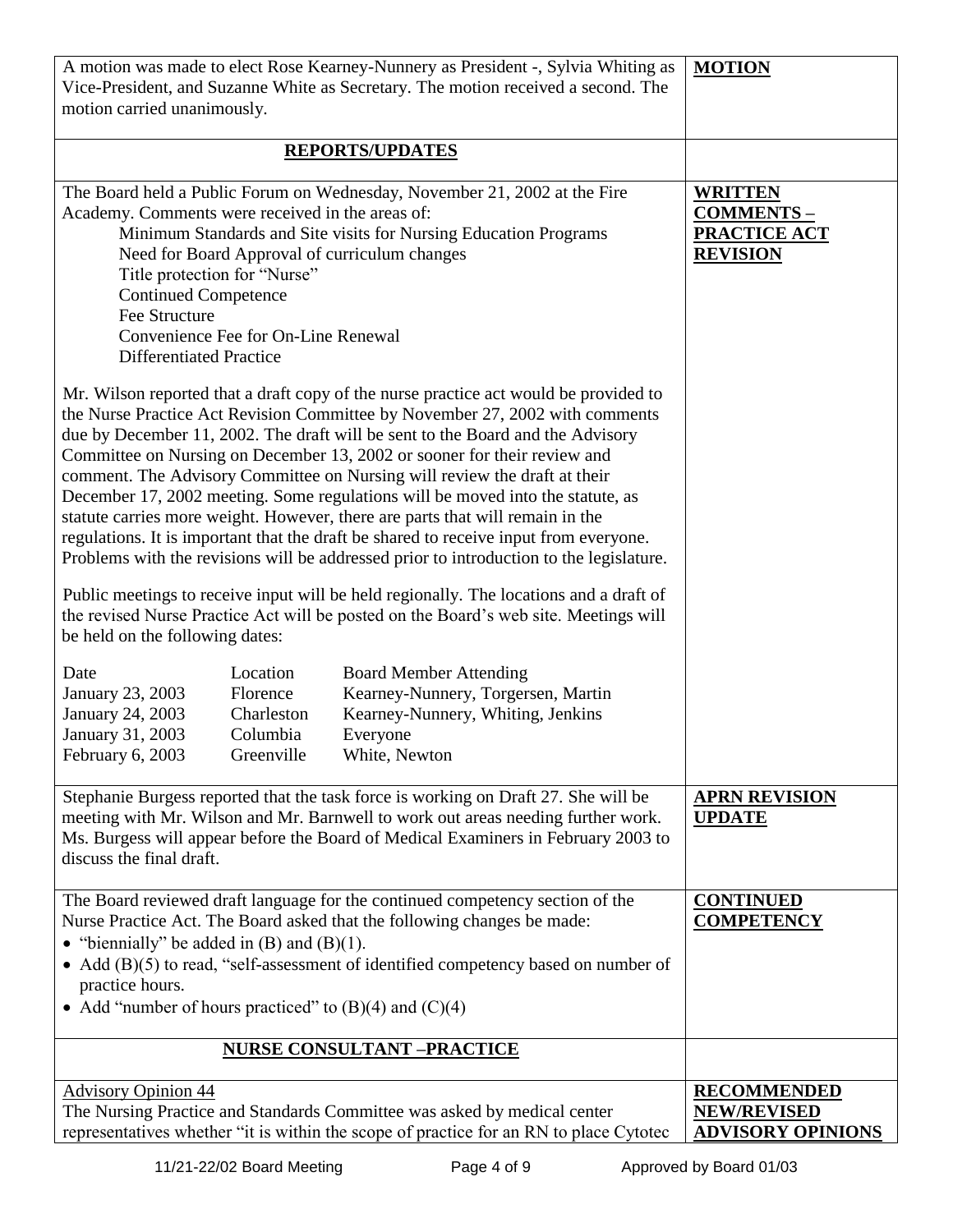| (misoprostol) intravaginally for induction of labor in a patient with a viable fetus?" A<br>task force was formed to research the issue. The Committee found that use of Cytotec<br>intravaginally for induction of labor with a viable fetus should be performed only by<br>the provider (physician or CNM), because the medication is formulated only for oral<br>administration, becomes a dosage accuracy problem when broken for intravaginal<br>insertion, is primarily indicated for treatment of gastrointestinal ulcers and has been<br>associated with a significant number of ruptured uterus, miscarriage and bleeding.<br>The Committee voted unanimously to recommend that this practice question be<br>addressed by a new advisory opinion.<br>A motion was made to approve Advisory Opinion 44 as presented. The motion | <b>MOTION</b>                            |
|-----------------------------------------------------------------------------------------------------------------------------------------------------------------------------------------------------------------------------------------------------------------------------------------------------------------------------------------------------------------------------------------------------------------------------------------------------------------------------------------------------------------------------------------------------------------------------------------------------------------------------------------------------------------------------------------------------------------------------------------------------------------------------------------------------------------------------------------|------------------------------------------|
| received a second. The motion carried unanimously.<br>Advisory Opinion 10 a & b<br>At the September 2002 Board Meeting, the Board reviewed major rewrites<br>recommended for Advisory Opinion 10ab, which address the scope of practice for<br>both the registered nurse (RN) and licensed practical nurse (LPN) with administration<br>of peripheral and central therapies/procedures. The Board returned the advisory<br>opinion to the Committee for review. The Committee removed the word "central"<br>from Advisory Opinion 10b regarding LPNs and added "Central line<br>therapies/procedures require that an RN must be immediately available on site for<br>supervision."                                                                                                                                                      |                                          |
| A motion was made to approve Advisory Opinion 10ab as presented. The motion<br>received a second. The motion carried unanimously.<br>REGULATORY COMPLIANCE MANAGER                                                                                                                                                                                                                                                                                                                                                                                                                                                                                                                                                                                                                                                                      | <b>MOTION</b>                            |
|                                                                                                                                                                                                                                                                                                                                                                                                                                                                                                                                                                                                                                                                                                                                                                                                                                         |                                          |
| The Board reviewed and discussed the Minutes of the October 10, 2002 Disciplinary                                                                                                                                                                                                                                                                                                                                                                                                                                                                                                                                                                                                                                                                                                                                                       | <b>DISCIPLINARY</b>                      |
| Review Committee (DRC).                                                                                                                                                                                                                                                                                                                                                                                                                                                                                                                                                                                                                                                                                                                                                                                                                 | <b>REVIEW COMMITTEE</b>                  |
| A motion was made to approve the October 10, 2002 Disciplinary Review Committee<br>(DRC) Minutes with the removal of Dr. Whiting and Ms. Jenkins names as being in<br>attendance. The motion received a second. The motion carried unanimously.                                                                                                                                                                                                                                                                                                                                                                                                                                                                                                                                                                                         | <b>MOTION</b>                            |
| The Board reviewed cases and recommendations from the hearing panel.<br>Respondents appeared before the Board.                                                                                                                                                                                                                                                                                                                                                                                                                                                                                                                                                                                                                                                                                                                          | <b>CERTIFIED PANEL</b><br><b>REPORTS</b> |
| 6.2a LPN – Respondent was properly notified but did not appear and was not<br>represented by counsel. In their Conclusions of Law, the Hearing Panel found that<br>Respondent was in violation of S.C. Code Ann. $\S$ §40-33-935(a), (b), (g); 40-40-1(i)<br>and Regulations 91-19 (c)(2), (c)(3)(c), and (c)(3)(f). The Hearing Panel<br>Recommended that Respondent's license be placed on two-years probation with the<br>condition of entering the Recovering Professionals Program (RPP).                                                                                                                                                                                                                                                                                                                                          |                                          |
| A motion was made to accept the Hearing Panel's Findings of Fact, Conclusions of<br>Law and Recommendations of the hearing panel. The motion received a second. The<br>motion carried unanimously.                                                                                                                                                                                                                                                                                                                                                                                                                                                                                                                                                                                                                                      | <b>MOTION</b>                            |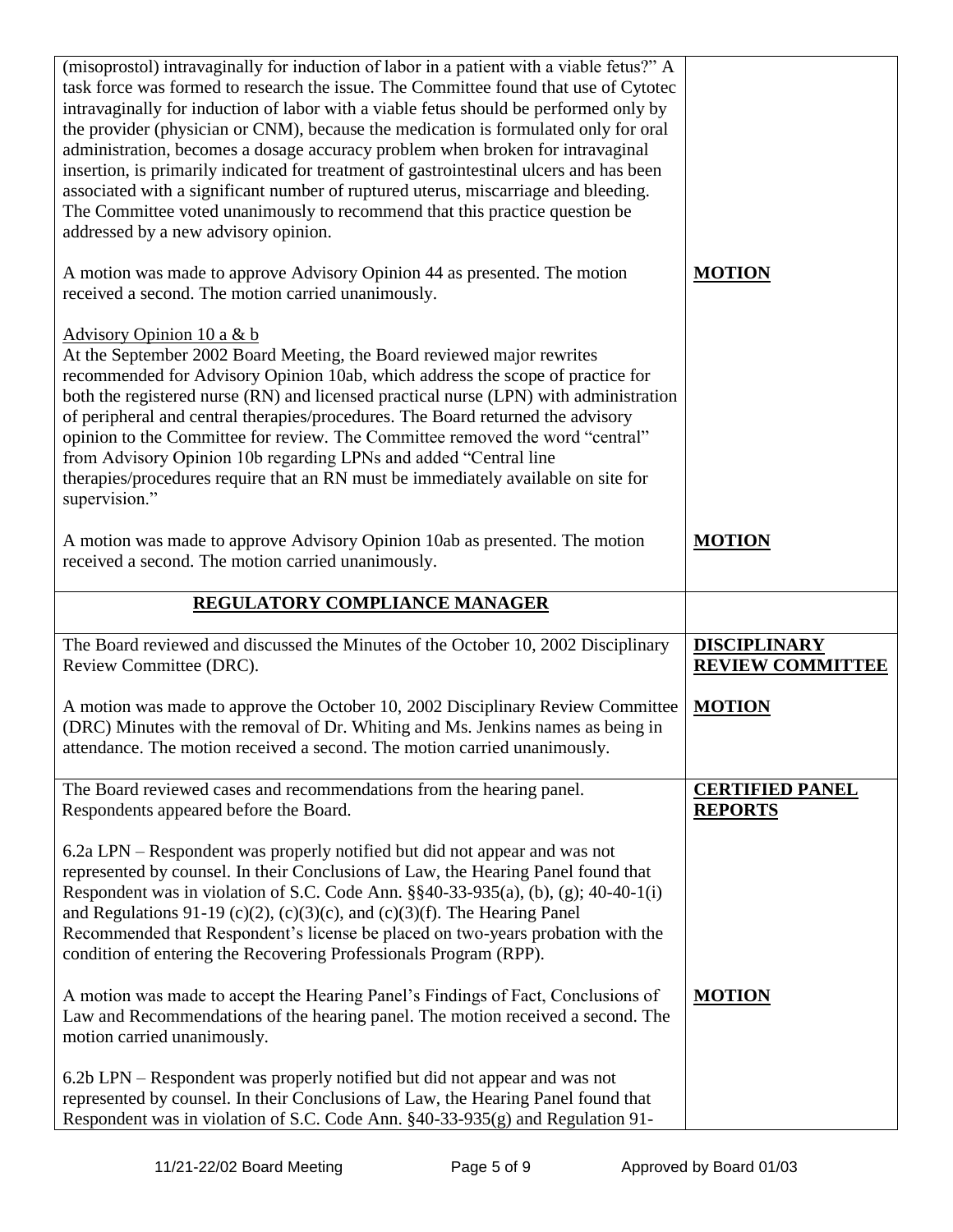| $19(c)(2)$ . The Hearing Panel recommended that Respondent receive a Private<br>Reprimand before Respondent is allowed to renew the lapsed license, Respondent<br>must attend a refresher course on medication administration and a legal aspects<br>workshop.                                                                                                                                                                                                                                                                                                         |                                                                          |
|------------------------------------------------------------------------------------------------------------------------------------------------------------------------------------------------------------------------------------------------------------------------------------------------------------------------------------------------------------------------------------------------------------------------------------------------------------------------------------------------------------------------------------------------------------------------|--------------------------------------------------------------------------|
| A motion was made to accept the Hearing Panel's Findings of Fact, Conclusions of<br>Law and Recommendations of the hearing panel. The motion received a second. The<br>motion carried unanimously.                                                                                                                                                                                                                                                                                                                                                                     | <b>MOTION</b>                                                            |
| 6.2c LPN – Respondent was properly notified. Respondent appeared without counsel<br>to respond to questions from the Board. In their Conclusions of Law, the Hearing<br>Panel found that Respondent was in violation of S.C. Code Ann. §40-33-935(g) and<br>Regulation 91-19 $(c)(2)$ and $(c)(3)(b)$ . The Hearing Panel recommended that the<br>Respondent be issued a Public Reprimand and be required to successfully complete a<br>Board approved medication course.                                                                                              |                                                                          |
| A motion was made to accept the Hearing Panel's Findings of Fact, Conclusions of<br>Law and Recommendations of the hearing panel. The motion received a second. The<br>motion carried unanimously.                                                                                                                                                                                                                                                                                                                                                                     | <b>MOTION</b>                                                            |
| 6.2d LPN – Respondent was properly notified. Respondent appeared without counsel<br>to respond to questions from the Board. In their Conclusions of Law, the Hearing<br>Panel found that Respondent was in violation of S.C. Code Ann. §40-33-935(g) and<br>Regulation $91-19(c)(3)$ . The Hearing Panel recommended that Respondent's licensed<br>be placed on six months probation, attend an anger management course, and work in<br>a board approved setting with on-site/on-shift registered nurse supervision, no home<br>health and quarterly employer reports. |                                                                          |
| A motion was made to accept the Hearing Panel's Findings of Fact, Conclusions of<br>Law and Recommendations of the hearing panel. The motion received a second. The<br>motion carried unanimously.                                                                                                                                                                                                                                                                                                                                                                     | <b>MOTION</b>                                                            |
| 6.2e LPN - Respondent was properly notified but did not appear and was not<br>represented by counsel. In their Conclusions of Law, the Hearing Panel found that<br>Respondent was in violation of S.C. Code Ann. §40-33-935(g) and Regulation 91-<br>$19(c)(3)(k)$ . The Hearing Panel recommended that Respondent's license be revoked.                                                                                                                                                                                                                               |                                                                          |
| A motion was made to accept the Hearing Panel's Findings of Fact, Conclusions of<br>Law and Recommendations of the hearing panel. The motion received a second. The<br>motion carried unanimously.                                                                                                                                                                                                                                                                                                                                                                     | <b>MOTION</b>                                                            |
| The Board reviewed and discussed four consent agreements issued for unlicensed<br>practice since the September 2002 Board Meeting.                                                                                                                                                                                                                                                                                                                                                                                                                                     | <b>UNLICENSED</b><br><b>PRACTICE</b>                                     |
| A motion was made to approve the Unlicensed Practice as presented. The motion<br>received a second. The motion carried unanimously.                                                                                                                                                                                                                                                                                                                                                                                                                                    | <b>MOTION</b>                                                            |
| <b>NURSE CONSULTANT - EDUCATION</b>                                                                                                                                                                                                                                                                                                                                                                                                                                                                                                                                    |                                                                          |
| Ms. Martin recused herself from discussion and voting as she serves on the York<br>Technical College Advisory Committee. Denise Roberts of the Lancaster Vocational<br>Center appeared before the Board as well as Mary Anne Laney, Carolyn Stewart and                                                                                                                                                                                                                                                                                                                | <b>LANCASTER</b><br><b>VOCATIONAL CTR PN</b><br><b>PROGRAM CLOSING /</b> |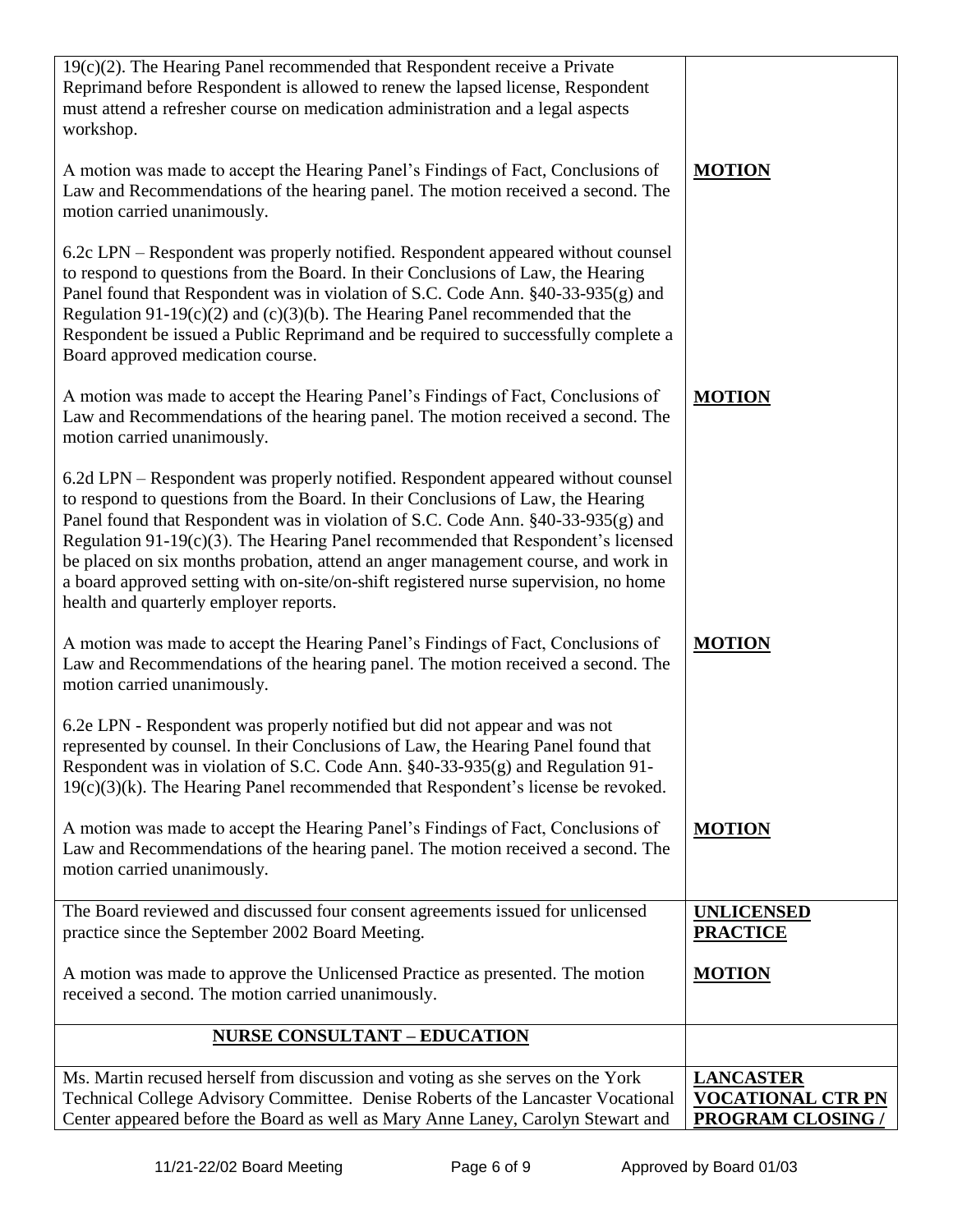| Gena Misle from York Technical College. Ms. Stewart reported that in July 2003 the<br>Lancaster Vocational Center Practical Nursing Program is voluntarily closing due to<br>budget cuts. York Technical College is proposing to offer their practical nursing<br>program as a satellite program in Lancaster. The curriculum offered at this location<br>will be the same as the practical nursing program of the Associate Degree Nursing<br>Program with the substitution of BIO 112 Basic Anatomy and Physiology for BIO<br>210 Basic Anatomy and Physiology I as well as substituting AHS 125 Allied Health<br>Sciences for BIO 211 Basic Anatomy and Physiology II.                                                                                                                                                                                                                                                                                                                                                                                                                                                                                                                                                                                                                                                                                                                                                                                                                                                                                                                                                                                                                                                                                                                                                                                                                                                                                                                                                                                                                                                                                                                                                                                                                                                                                                                                                                                                                                                                                                                                                                                                                                                                                                                                  | <b>YORK TECHNICAL</b><br><b>COLLEGE SATELLITE</b><br>PN PROGRAM |
|------------------------------------------------------------------------------------------------------------------------------------------------------------------------------------------------------------------------------------------------------------------------------------------------------------------------------------------------------------------------------------------------------------------------------------------------------------------------------------------------------------------------------------------------------------------------------------------------------------------------------------------------------------------------------------------------------------------------------------------------------------------------------------------------------------------------------------------------------------------------------------------------------------------------------------------------------------------------------------------------------------------------------------------------------------------------------------------------------------------------------------------------------------------------------------------------------------------------------------------------------------------------------------------------------------------------------------------------------------------------------------------------------------------------------------------------------------------------------------------------------------------------------------------------------------------------------------------------------------------------------------------------------------------------------------------------------------------------------------------------------------------------------------------------------------------------------------------------------------------------------------------------------------------------------------------------------------------------------------------------------------------------------------------------------------------------------------------------------------------------------------------------------------------------------------------------------------------------------------------------------------------------------------------------------------------------------------------------------------------------------------------------------------------------------------------------------------------------------------------------------------------------------------------------------------------------------------------------------------------------------------------------------------------------------------------------------------------------------------------------------------------------------------------------------------|-----------------------------------------------------------------|
| A motion was made to approve satellite campus following the closing of Lancaster<br>Vocational Center Practical Nursing Program with York Technical College offering<br>practical nurse programs. The motion received a second. The motion carried<br>unanimously.                                                                                                                                                                                                                                                                                                                                                                                                                                                                                                                                                                                                                                                                                                                                                                                                                                                                                                                                                                                                                                                                                                                                                                                                                                                                                                                                                                                                                                                                                                                                                                                                                                                                                                                                                                                                                                                                                                                                                                                                                                                                                                                                                                                                                                                                                                                                                                                                                                                                                                                                         | <b>MOTION</b>                                                   |
| A motion was made to allow substitution of two biology courses in this practical<br>nursing program. The motion received a second. The motion carried unanimously.                                                                                                                                                                                                                                                                                                                                                                                                                                                                                                                                                                                                                                                                                                                                                                                                                                                                                                                                                                                                                                                                                                                                                                                                                                                                                                                                                                                                                                                                                                                                                                                                                                                                                                                                                                                                                                                                                                                                                                                                                                                                                                                                                                                                                                                                                                                                                                                                                                                                                                                                                                                                                                         | <b>MOTION</b>                                                   |
| Dr. Whiting recused herself from voting to speak to the Board as Interim Chair,<br>Department of Nursing at South Carolina State University. It was noted that a quorum<br>was still present. In attendance from South Carolina State University (SCSU) were:<br>Interim University President Ernest A. Finney, Jr., Dr. Leola Adams, Dean-School of<br>Applied Professional Services, John Wilson, Chairman of Academic Affairs<br>Committee, and Dr. Sylvia Whiting. In 2001, the SCSU nursing education program<br>was placed given conditional approval in 2001, which will expire January 2003. In<br>May and July 2002, the Board deferred action on SCSU NCLEX pass rate<br>deficiencies until their November 2002 Meeting pending results on additional<br>graduates. President Finney stated that SCSU administration and board of trustees are<br>aware of the importance of this program. SCSU has entered into a cooperative<br>agreement with the Medical University of South Carolina and the support of the<br>community. Tom Dandridge, President of the Regional Medical Center reported that<br>they have invested \$150,00 in the program offering scholarships. John Wilson,<br>Chairman of the Academic Affairs Committee and member of the SCSU Board of<br>Trustees, reported that his Committee and the Board of Trustees give their full<br>support to this program. Several current and graduates of SCSU spoke in support of<br>the program and changes being made. Dr. Adams, Dean, School of Applied<br>Professional Sciences reported that they have two options at this time. Option 1:<br>SCSU would modify the program, current students would continue with the<br>curriculum they began adding targeted experiences to pass the NCLEX; there will be<br>new comprehensive testing with continued testing and remediation until a student is<br>ready to attempt the NCLEX. Option 2: SCSU would voluntarily close the current<br>program to transition to modified program. Dr. Adams explained that Option 2 would<br>have an immediate and long term effect on the nursing shortage; SCSU faculty would<br>be lost; student morale would be down; and the Commission on Higher Education<br>would require 5 years to produce first graduates under the new program. Dr. Adams<br>asks the Board to strongly consider Option 1.<br>The Board asked Mr. Wilson, Board Counsel, what choices they have under current<br>law. Mr. Wilson explained that the law allows for only one conditional approval.<br>Mr. Rogers stated that the NCLEX is the measure of minimal competency for<br>practice and that the Board also has responsibility for the program. He further stated<br>that nothing about closing the programs fulfills the Board's mission of ensuring safe | <b>SOUTH CAROLINA</b><br><b>STATE UNIVERSITY</b><br>(SCSU)      |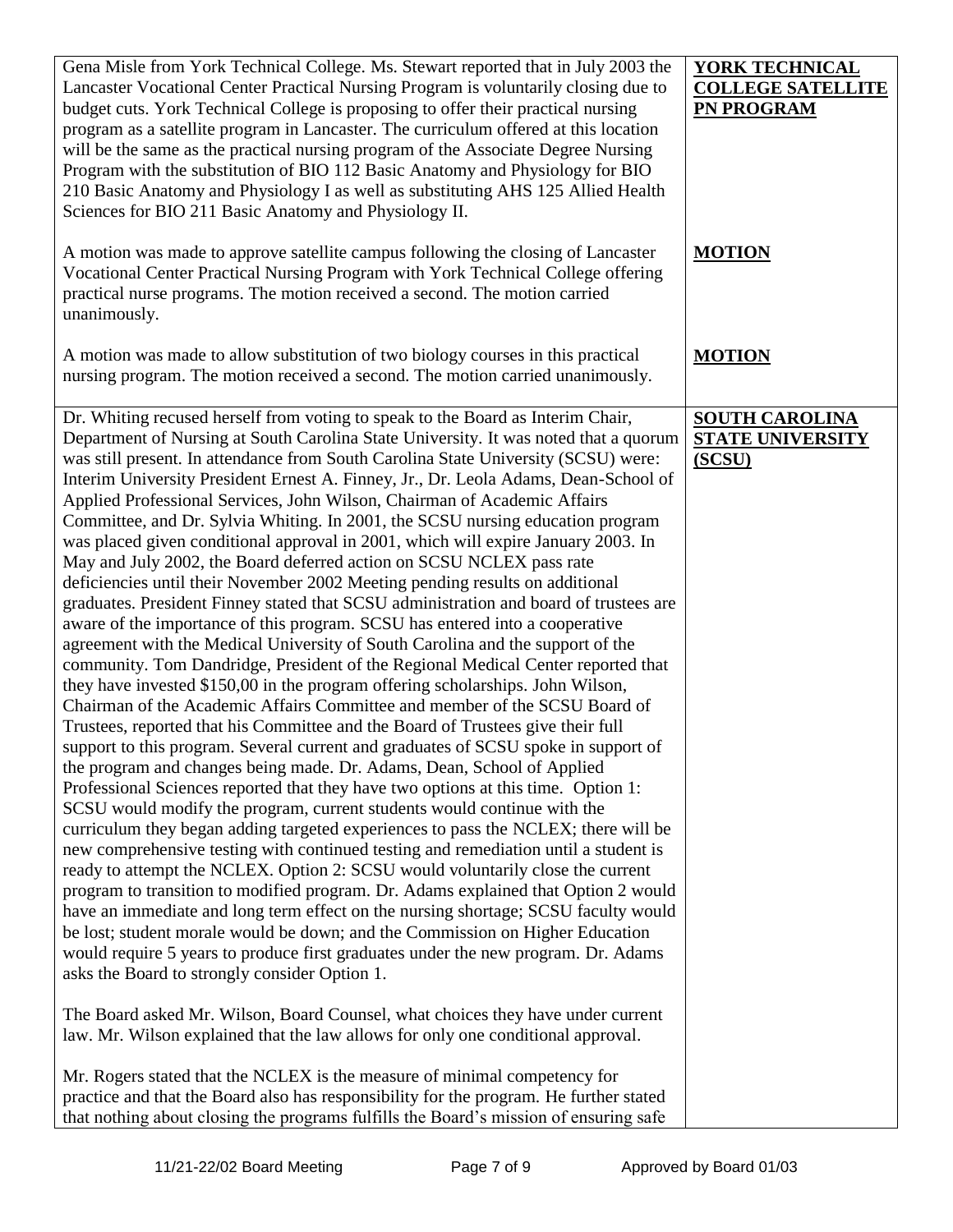| and effective nursing practice because of NCLEX.                                                                                                                                                                                                                                                                                                                                                                                                                                                                                                                                                                                                                                                                                                                                                                                                                                                                                      |                                                                                       |
|---------------------------------------------------------------------------------------------------------------------------------------------------------------------------------------------------------------------------------------------------------------------------------------------------------------------------------------------------------------------------------------------------------------------------------------------------------------------------------------------------------------------------------------------------------------------------------------------------------------------------------------------------------------------------------------------------------------------------------------------------------------------------------------------------------------------------------------------------------------------------------------------------------------------------------------|---------------------------------------------------------------------------------------|
| A motion was made to go into executive session to receive legal counsel. The motion<br>received a second. The motion carried unanimously.                                                                                                                                                                                                                                                                                                                                                                                                                                                                                                                                                                                                                                                                                                                                                                                             | <b>MOTION</b>                                                                         |
| A motion was made to return to public session. The motion received a second. The<br>motion carried unanimously.                                                                                                                                                                                                                                                                                                                                                                                                                                                                                                                                                                                                                                                                                                                                                                                                                       | <b>MOTION</b>                                                                         |
| Motion: Due to current restrictions of regulation, we reluctantly accept Option 2. We<br>recognize major modification of the nursing curriculum that has occurred and the<br>Nursing Board will waive the 18-month requirement of 91-24A. We will formally<br>request LLR (SC Department of Labor, Licensing and Regulation) to petition the<br>Commission on Higher Education to similarly waive their time requirements for<br>implementation of a new curriculum for fall 2003. The motion received a second. The<br>motion carried unanimously.                                                                                                                                                                                                                                                                                                                                                                                   | <b>MOTION</b>                                                                         |
| Midlands Technical College is requesting approval to employ a faculty member<br>without a master's degree in nursing. Midlands Technical College requests to hire<br>Becky Norman-Eck, a bachelor's prepared nurse, as full-time faculty at their school.<br>Ms. Norman-Eck has a bachelor's of arts in psychology from Western Connecticut<br>State University and a bachelor's of science in nursing from the University of South<br>Carolina. She has been accepted in the Duke University master's program beginning<br>in January 2003. With Board approval, as condition of her employment, Ms. Norman-<br>Eck will be required to take at least three courses a year, receive a "B" or higher on<br>all course work and carry a full time faculty load. Her responsibilities would include<br>clinical, some classroom teaching and she will be paired with a faculty mentor and<br>not responsible for coordinating a course. | <b>MIDLANDS</b><br><b>TECHNICAL</b><br><b>COLLEGE ADN-</b><br><b>FACULTY APPROVAL</b> |
| A motion was made to approve Becky Norman-Eck as a faculty member at Midlands<br>Technical College provided she take at least three courses a year and receive a "B" or<br>higher on all course work. The motion received a second. The motion carried<br>unanimously.                                                                                                                                                                                                                                                                                                                                                                                                                                                                                                                                                                                                                                                                | <b>MOTION</b>                                                                         |
| <b>NURSE CONSULTANT - LICENSING</b>                                                                                                                                                                                                                                                                                                                                                                                                                                                                                                                                                                                                                                                                                                                                                                                                                                                                                                   |                                                                                       |
| The summary of licensure recommendations approved by the Administrator and<br>Program Nurse Consultant since the September 2002 Board meeting were approved<br>on the Consent Agenda as well as the announcement of non-routine application<br>reviewed and approved by the Administrator and Program Nurse Consultant.                                                                                                                                                                                                                                                                                                                                                                                                                                                                                                                                                                                                               | <b>LICENSURE</b><br><b>RECOMMENDATIONS/</b><br><b>ANNOUNCEMENTS</b>                   |
| <b>FRIDAY, NOVEMBER 22, 2002</b>                                                                                                                                                                                                                                                                                                                                                                                                                                                                                                                                                                                                                                                                                                                                                                                                                                                                                                      |                                                                                       |
| 9.1 NCLEX-PN Candidate. Candidate was properly notified and appeared without<br>counsel to respond to questions from the Board.                                                                                                                                                                                                                                                                                                                                                                                                                                                                                                                                                                                                                                                                                                                                                                                                       | <b>SPECIAL</b><br><b>APPEARANCES</b>                                                  |
| A motion was made to allow candidate to take the NCLEX-pn and be licensed as a<br>licensed practical nurse in South Carolina. The motion received a second. The motion<br>carried unanimously.                                                                                                                                                                                                                                                                                                                                                                                                                                                                                                                                                                                                                                                                                                                                        | <b>MOTION</b>                                                                         |
| 9.2 NCLEX-PN Candidate. Candidate was properly notified and appeared without<br>counsel to respond to questions from the Board.                                                                                                                                                                                                                                                                                                                                                                                                                                                                                                                                                                                                                                                                                                                                                                                                       |                                                                                       |